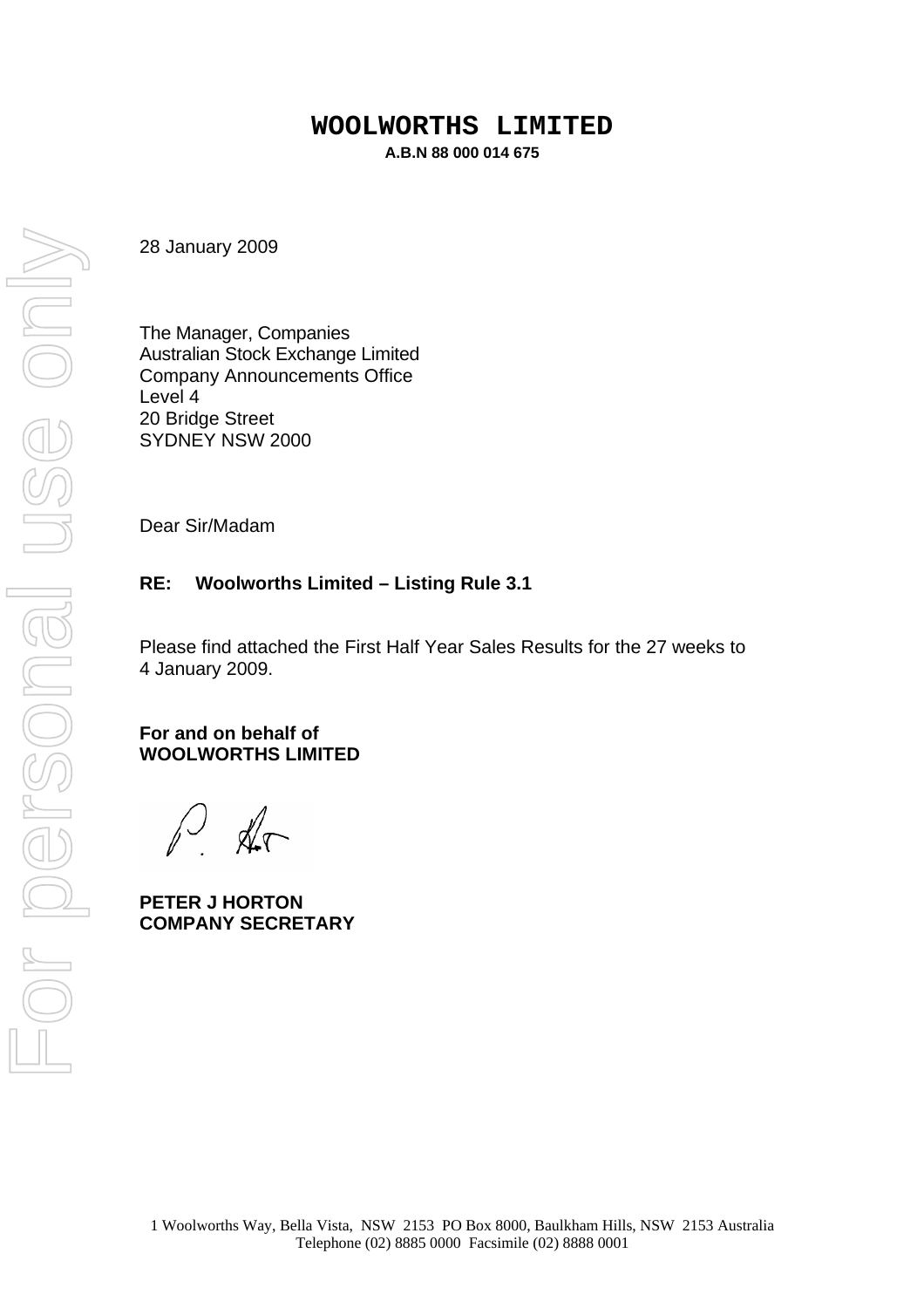## **WOOLWORTHS LIMITED**

## **28 January 2009 PRESS RELEASE**

## **FIRST HALF YEAR SALES RESULTS FOR THE 27 WEEKS TO 4th JANUARY 2009**

### **SALES OF \$26.1 BILLION, UP 8.8% OR \$2.1 BILLION**

|                                       | 2008<br>27 weeks | 2009<br>27 weeks | <b>Increase</b><br>(%) |
|---------------------------------------|------------------|------------------|------------------------|
| Half Year by Division (\$ millions)   |                  |                  |                        |
| Australian Food and Liquor            | 15,495           | 16,897           | 9.0                    |
| <b>New Zealand Supermarkets (NZD)</b> | 2,484            | 2,571            | 3.5                    |
| New Zealand Supermarkets (AUD)        | 2,158            | 2,132            | (1.2)                  |
| Petrol                                | 2,671            | 3,072            | 15.0                   |
| <b>Supermarket Division</b>           | 20,324           | 22,101           | 8.7                    |
| <b>BIG W</b>                          | 2,187            | 2,406            | <b>10.0</b>            |
| Consumer Electronics $-$ Aust / NZ    | 769              | 839              | 9.1                    |
| Consumer Electronics - India          | 46               | 90               | 95.7                   |
| <b>Consumer Electronics - Total</b>   | 815              | 929              | <b>14.0</b>            |
| <b>General Merchandise Division</b>   | 3,002            | 3,335            | <b>11.1</b>            |
| <b>Hotels</b>                         | 586              | 592              | 1.0                    |
| <b>Continuing Operations</b>          | 23,912           | 26,028           | 8.8                    |
| <b>Wholesale Division</b>             | 80               | 86               | 7.5                    |
| <b>Total First Half Year Sales</b>    | 23,992           | 26,114           | 8.8                    |

Woolworths Chief Executive Officer and Managing Director, Michael Luscombe, today announced half year sales growth of 8.8% from continuing operations. "Woolworths has continued to reinvest in all its businesses to improve our stores, create jobs, add services, deliver value, and create an even better shopping experience for our customers. This is a pleasing result in a more challenging economic environment and I am confident that we are well positioned to meet future challenges." he said.

1

# **WOOLWORTHS LIMITED**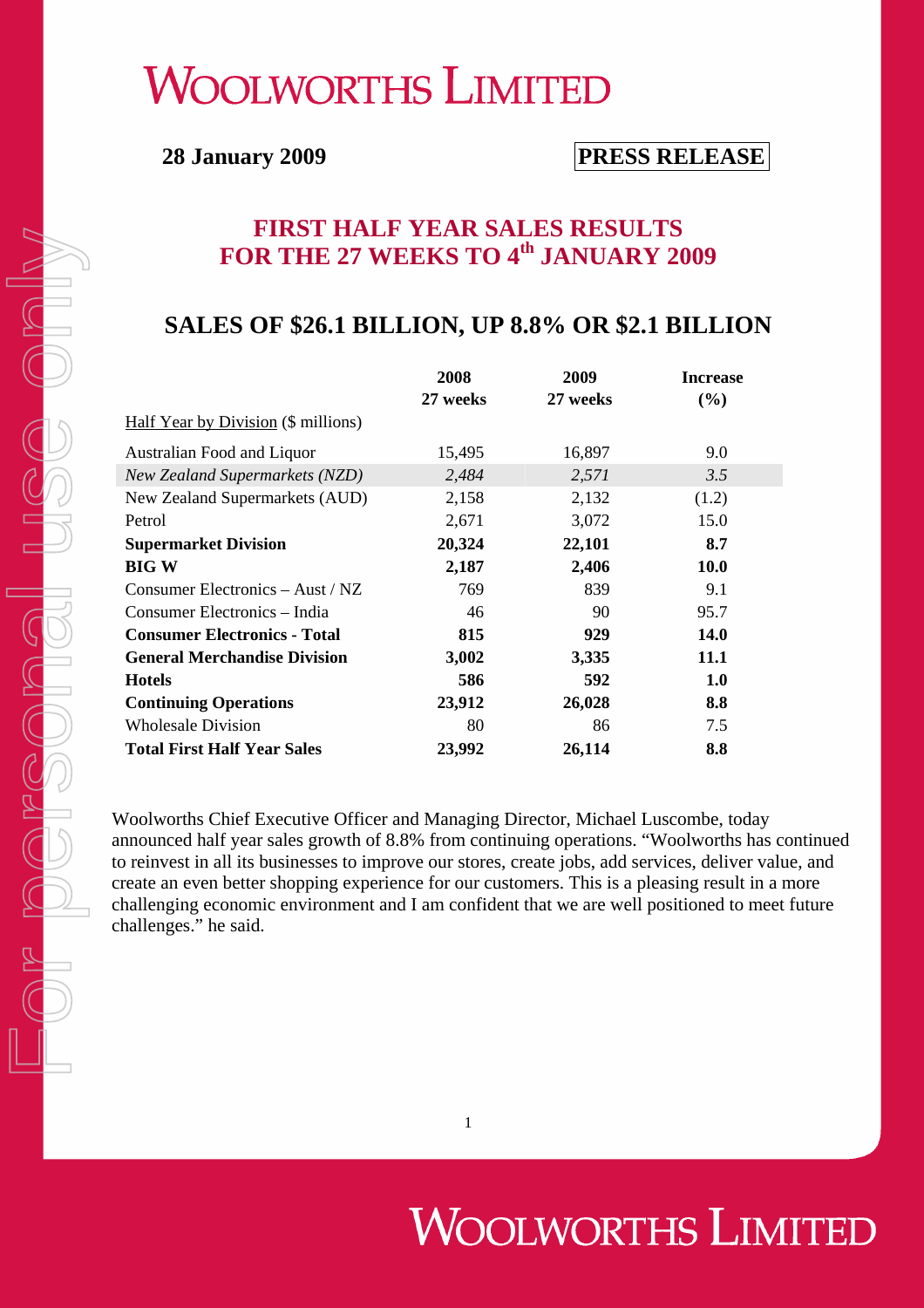#### **AUSTRALIAN FOOD AND LIQUOR**

Australian Food and Liquor sales for the half year were \$16.9 billion, an increase of 9.0%. Sales for the second quarter were \$8.6 billion, an increase of 9.8% over last year.

Comparable store sales in Food and Liquor for the second quarter increased 7.1% (1st quarter 6.0%, half year 6.6%). Inflation in the second quarter increased to 4.8% from 3.2% in quarter one and reflects the deflation in produce ceasing.

The continued positive momentum in the business re-affirms the strength of the company's operations, the depth of talent of its people and its ability to deliver consistent quality results. Naum Onikul has been an outstanding leader of our business. The transition to Greg Foran as Director of Food, Liquor and Petrol has been seamless.

Key strategic initiatives focussed on our customers, including the accelerated rollout of our 2010c format, our Everyday Rewards Program and continued price re-investment have all contributed to this sales result. These initiatives continue to be well received by our customers.

We were pleased with the Christmas trading period and the high standard of service delivered to our customers, which resulted in increasing numbers of customers shopping in our stores.

Fifteen new supermarkets were opened during the half year taking the total to 792. We also opened nine new Dan Murphy stores taking the total to 97.

#### **NEW ZEALAND SUPERMARKETS**

New Zealand Supermarkets achieved a sales result of \$2.13 billion for the half year, an increase of 3.5% in NZD. (1.2% decline in AUD). Second quarter achieved sales of \$1.12 billion, an increase of 3.9% in NZD terms for the second quarter,  $(1<sup>st</sup>$  quarter: 3.1%, first half: 3.5%).

New Zealand comparable sales for the second quarter were 3.0% (1st quarter 3.0%, half year 3.0%) reflecting the continued tight macroeconomic environment. In New Zealand, overall food inflation was approximately 5.9% in the quarter. (1st quarter 5.7%, half year 5.8%, prior half year 2.7%)

*Note: Comparable sales % quoted are based on NZD sales.* 

#### **PETROL**

Petrol sales for the half, including Woolworths/Caltex Alliance sites, increased by 15.0% to \$3.1 billion. Petrol sales growth in the second quarter were flat reflecting reduced petrol prices.

Petrol comparable sales increased 11.2% during the half, (2nd quarter declined 3.7%). Comparable volumes increased 1.9% in the half. Comparable volumes in the second quarter increased 2.2% benefiting from the reduced petrol price.

During the half year, 15 petrol canopies were opened taking total sites to 537, including 133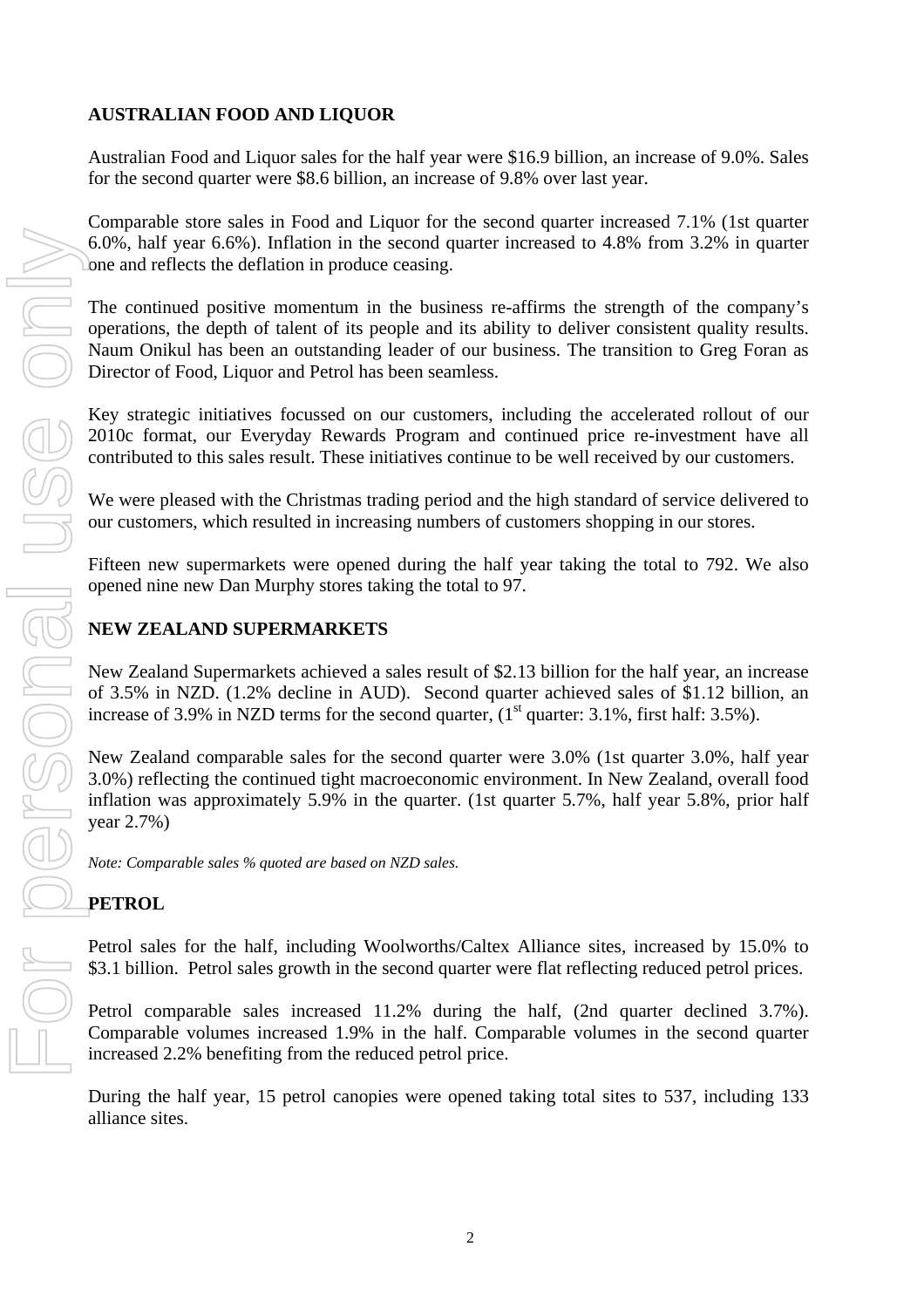#### **BIG W**

BIG W sales grew by 10.0% during the half and 9.5% for the second quarter. Comparable store sales in the second quarter were 6.4% (1st quarter 4.4%, half year 5.6%).

"This is a very pleasing sales result for our general merchandise business, and represents the ninth consecutive quarter of positive comparable sales. The result reflects customers' acknowledgement of the great value and range offered by BIG W and the success of our repositioning of this business over the last few years, together with the benefit of the government stimulus package in December. Results in the home entertainment, childrenswear and everyday needs categories were particularly pleasing." said Julie Coates, General Manager BIG W. **Example 3** Comparable sales are not personal comparable sales are not are not are normalized for movements in the second and except power are normalized for movements in the second and every sales are normalized for movem

Four BIG W stores were opened during the half year taking total stores in the division to 155.

#### **CONSUMER ELECTRONICS**

Total Consumer Electronics sales grew by 14.0% during the half and 15.8% for the second quarter.

Consumer Electronics (Aust / NZ) sales growth in the second quarter was  $11.6\%$ , an improvement on the 6.1% growth in the first quarter. Comparable store sales (Aust / NZ) for the half were  $5.8\%$ <sup>(1)</sup> (2nd quarter 6.5%, 1st quarter 4.9%), with a much stronger performance from the Australian business:

|                   | $1st$ half       |
|-------------------|------------------|
|                   | comparable sales |
| Australia         | 6.9%             |
| New Zealand (NZD) | $0.9\%$          |
| <b>Total</b>      | 5.8%             |

Results achieved in our new format Dick Smith stores have been extremely pleasing reflecting strong customer acceptance of the new refreshed offer. Comparable sales growth in the 33 stores we have completed was well in excess of the network.

It should be noted that the sales result has been delivered at a lower margin as we transition out of certain categories and experience both changes in sales mix and a highly competitive market.

29 Dick Smith Electronics stores and 3 Powerhouse stores were opened during the half taking total stores to 433.

Our business venture with TATA in India now services 26 retail stores operating under the Croma brand and has produced sales of \$90 million for the half year. As part of this venture Woolworths Limited provides buying, wholesale, supply chain and general consulting services to TATA.

*rate movements comparable store sales for the half year were 4.7% (1st quarter 2.5%, 2nd quarter 6.4%)*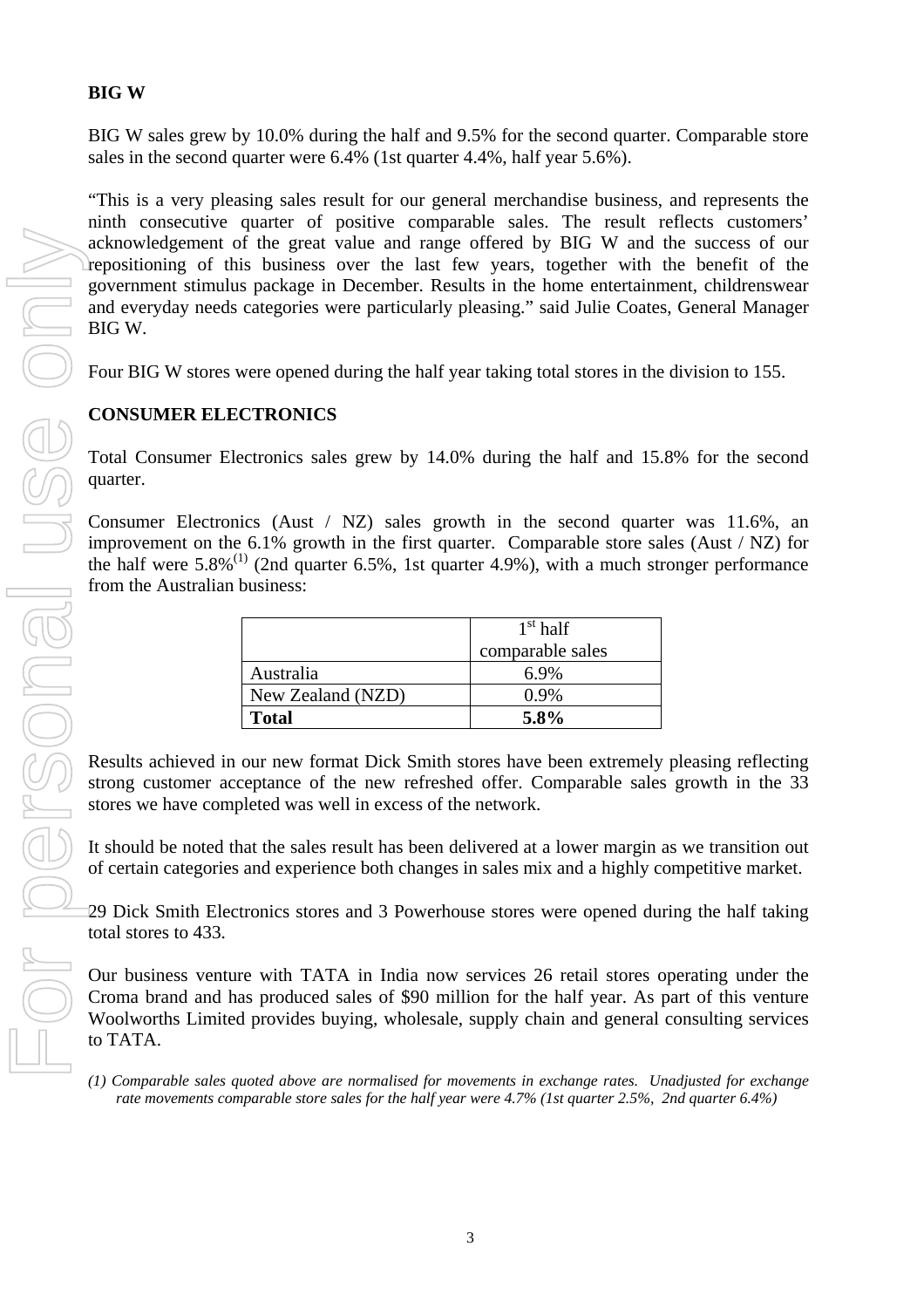#### **HOTELS**

Our Hotels business enjoyed solid growth with sales in the first half increasing by 1.0% to \$592 million. Second quarter sales increased by 1.0% to \$292 million.

Comparable sales increased by 0.9% in the second quarter, an improvement on the decline in the first quarter of 0.8% (1st half increased 0.1%). Gaming comparable sales for the second quarter were strong at 5.2 % (1st quarter: flat, half: 2.4%).

A further 7 properties were added to the portfolio in the half taking total hotels to 276.

#### **SALES OUTLOOK FOR THE FULL YEAR**

We are mindful that discretionary spending continues to be influenced by macroeconomic factors and by the recent events in global financial markets. Factors such as inflation, fluctuating petrol prices, interest rates, rising unemployment and consumer confidence levels are very difficult to predict in the current environment.

Subject to the uncertainty regarding these factors, we expect sales from continuing operations to grow in the upper single digits (excluding Petrol Sales) on a 52 week basis.

Earnings guidance for the full year will be provided in conjunction with the half year profit announcement on 27 February 2009.

For further information contact:

Clare Buchanan (02) 8885 1032 Media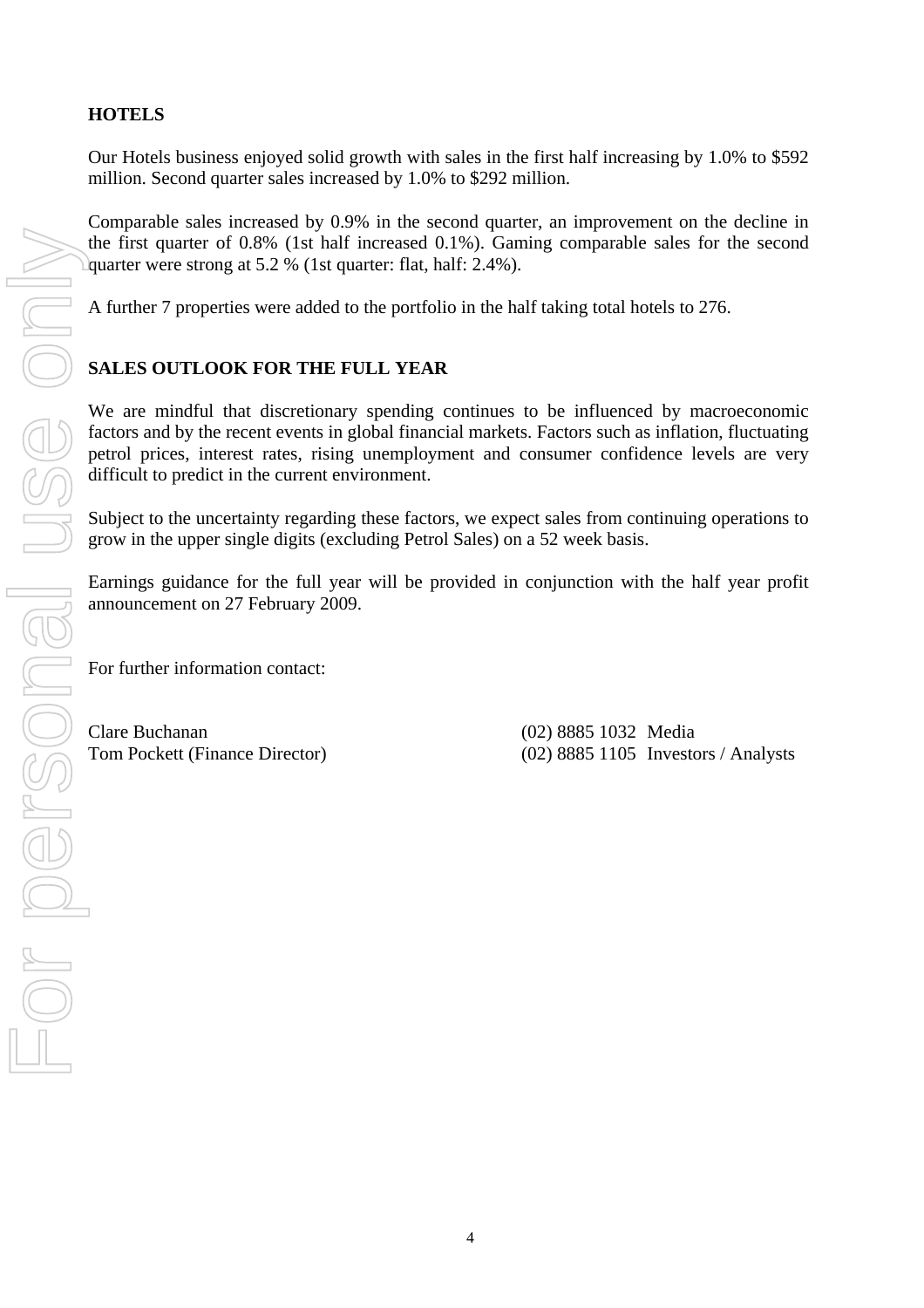|                                               | 2008<br>13 weeks | 2009<br>13 weeks      | <b>Increase</b><br>(%) |
|-----------------------------------------------|------------------|-----------------------|------------------------|
|                                               |                  |                       |                        |
| <b>Second Quarter by Division (\$million)</b> |                  |                       |                        |
| Australian Food and Liquor                    | 7,828            | 8,593                 | 9.8                    |
| New Zealand Supermarkets (NZD)                | 1,266            | 1,315                 | 3.9                    |
| New Zealand Supermarkets (AUD)                | 1,088            | 1,122                 | 3.1                    |
| Petrol<br><b>Supermarket Division</b>         | 1,350<br>10,266  | 1,349<br>11,064       | (0.1)<br>7.8           |
| <b>BIGW</b>                                   | 1,251            | 1,370                 | 9.5                    |
| Consumer Electronics - Aust / NZ              | 422              | 471                   | 11.6                   |
| Consumer Electronics - India                  | 28               | 50                    | 78.6                   |
| <b>Consumer Electronics - Total</b>           | 450              | 521                   | 15.8                   |
| <b>General Merchandise Division</b>           | 1,701            | 1,891                 | 11.2                   |
| <b>Hotels</b>                                 | 289              | 292                   | 1.0                    |
| <b>Continuing Operations</b>                  | 12,256           | 13,247                | 8.1                    |
| <b>Wholesale Division</b>                     | 40               | 43                    | 7.5                    |
| <b>Total Second Quarter Sales</b>             | 12,296           | 13,290                | 8.1                    |
|                                               | 2008             | 2009                  | <b>Increase</b>        |
|                                               | 27 weeks         | 27 weeks              | (%)                    |
| Periods (\$million)                           |                  |                       |                        |
| 14 Weeks Ended 5 October, 2008                | 11,696           | 12,824                | 9.6                    |
| 13 Weeks Ended 4 January, 2009                | 12,296           | 13,290                | 8.1                    |
| <b>Total Half Year Sales</b>                  | 23,992           | 26,114                | 8.8                    |
|                                               |                  |                       |                        |
| $1st$ half 2009 financial year                | New Stores*      | <b>Refurbishments</b> |                        |
| <b>Australian Supermarkets</b>                | 15               | 98                    |                        |
| Liquor (BWS & Dan Murphys)                    | 49               | 53                    |                        |
| New Zealand Supermarkets                      |                  | 9                     |                        |
| Petrol                                        | 15               |                       |                        |
| <b>BIGW</b>                                   | 4                | 11                    |                        |
| Consumer Electronics - Aust / NZ              | 32               | 2                     |                        |
| Hotels                                        | $\tau$           | 17                    |                        |
| Total 1 <sup>st</sup> half                    |                  | <b>190</b>            |                        |

|                                          | New Stores* | <b>Refurbishments</b> |
|------------------------------------------|-------------|-----------------------|
| 1 <sup>st</sup> half 2009 financial year |             |                       |
| <b>Australian Supermarkets</b>           | 15          | 98                    |
| Liquor (BWS & Dan Murphys)               | 49          | 53                    |
| <b>New Zealand Supermarkets</b>          |             | 9                     |
| Petrol                                   | 15          |                       |
| BIG W                                    | 4           | 11                    |
| Consumer Electronics - Aust / NZ         | 32          | 2                     |
| Hotels                                   | 7           | 17                    |
| Total 1 <sup>st</sup> half               | 122         | 190                   |